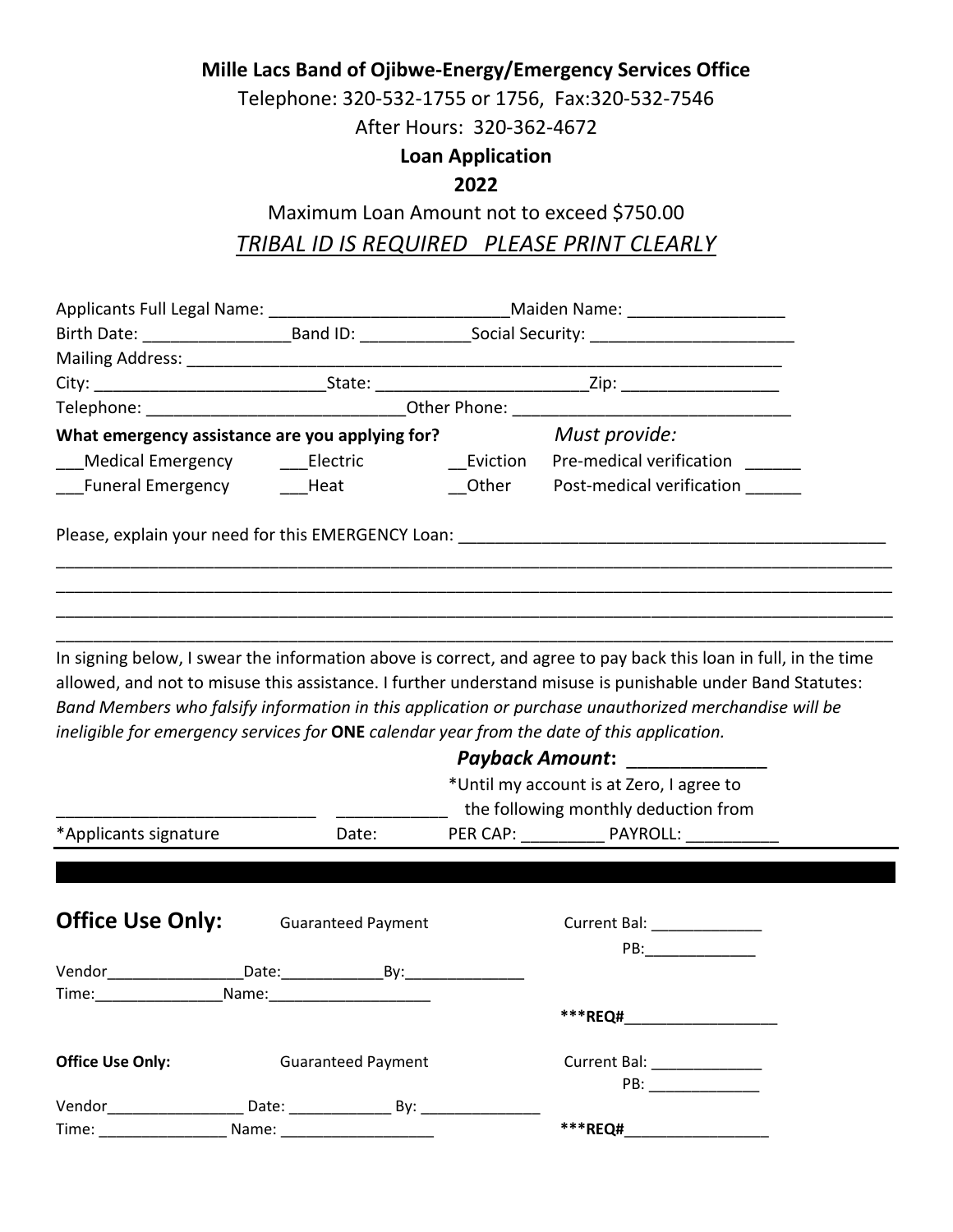## **Loan Repayment Method**

#### **Repayment Schedule**

Loans of \$100.00 or less = Repayment in one month Loans over \$100.00 to \$300.00 = \$100.00 per month Loans over \$300.00 to \$450.00 = \$150.00 per month Loans over \$450.00 to \$600.00 = \$200.00 per month Loans over \$600.00 to \$750.00 = \$250.00 per Month

Do you receive a Mille Lacs Band Per Cap (bonus) payment? Yes \_\_\_\_\_ No \_\_\_\_\_

Are you employed? Yes \_\_\_\_\_ No \_\_\_\_\_

Please check the timeline you receive your Per Cap, and if you wish to *also* do a payroll deduction.

\_\_\_\_ Mille Lacs Band Per Cap Deduction.

\_\_\_\_\_ Monthly \_\_\_\_\_Tri-Monthly

\_\_\_\_ Bi-Monthly \_\_\_\_Quarterly

\_\_\_\_ Mille Lacs Band employee payroll deduction.

Band department you work for: \_\_\_\_\_\_\_\_\_\_\_\_\_\_\_\_\_\_\_\_\_\_\_\_\_\_\_\_\_\_\_\_\_\_\_\_\_\_\_

I am paid weekly

Bi-weekly

Monthly \_\_\_\_

#### *Complete our payroll deduction authorization form***:**

Mail my check \_\_\_\_.

I will pick up my check from the Office of management and budget .

\_\_\_\_\_\_\_\_\_\_\_\_\_\_\_\_\_\_\_\_\_\_\_\_\_\_\_\_\_\_ \_\_\_\_\_\_\_\_\_\_\_\_\_\_\_\_\_\_\_\_

I approve the above payment method for my loan.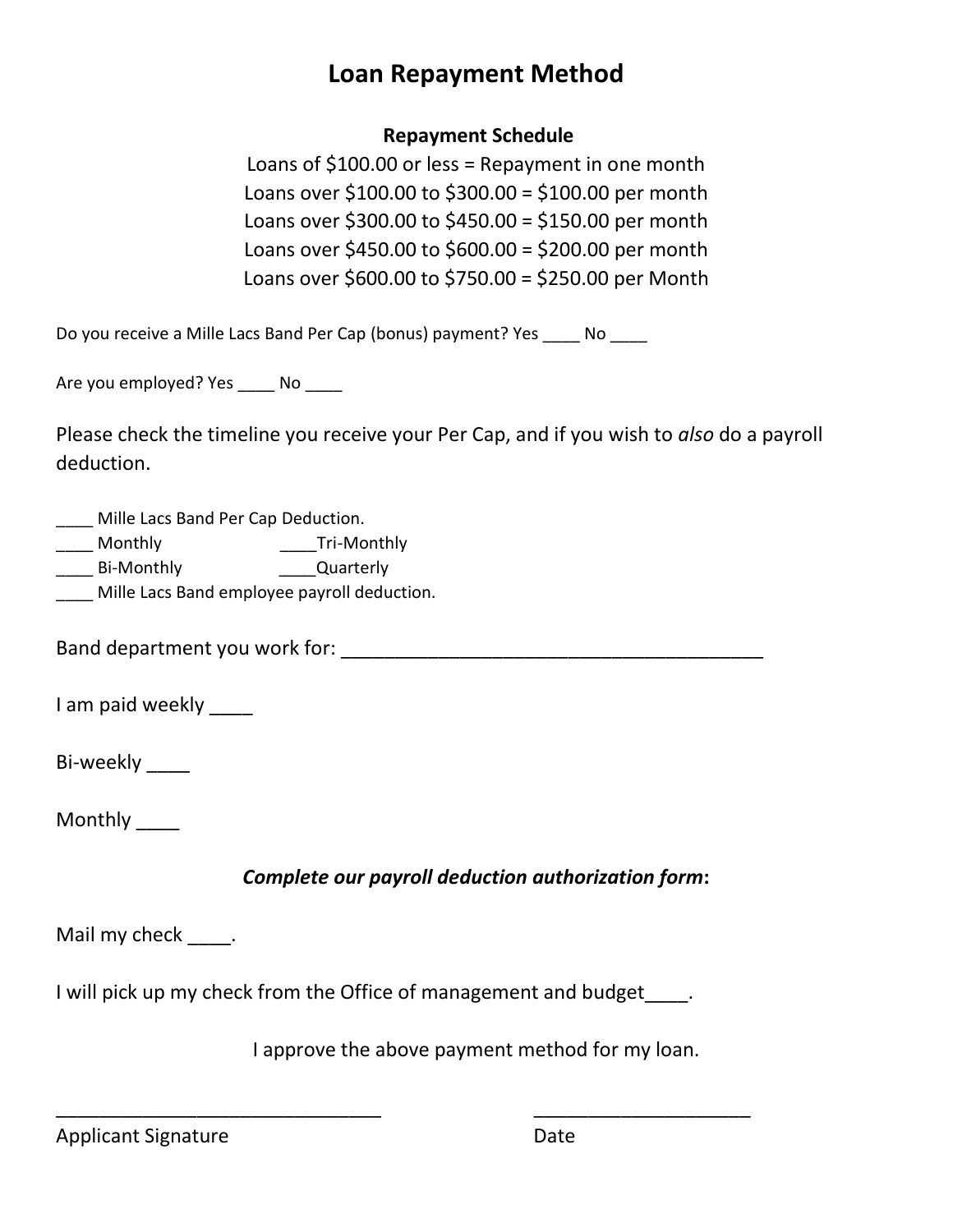# **Mille Lacs Band of Ojibwe – Emergency Services Office**

18562 Minobimaadizi Loop Onamia, MN 56359 Telephone: 320-532-1755 or 1756 Fax: 320-532-7546

# **Release of Information Authorization**

| Name:          |        |      |  |
|----------------|--------|------|--|
| Address:       |        |      |  |
| City:          | State: | Zip: |  |
| Date of Birth: | SSN:   |      |  |

The undersigned herby knowingly and voluntarily authorizes the Mille Lacs Band of Ojibwe, Emergency Services Office permission to:

- 1. Obtain and disclose information necessary to determine eligibility for services from or through the Mille Lacs Band of Ojibwe Emergency Assistance.
- 2. Obtain and disclose information regarding income verification and other information necessary to determine regarding eligibility for services from or through the Mille Lacs band of Ojibwe Emergency Services Office.
- 3. Obtain and disclose information to third parties when necessary to satisfy alternate resource requirements.

I further authorize persons or entities, which possess or maintain information about me, to disclose that information to the Mille Lacs Band of Ojibwe Emergency Services Office for the purpose outlined above.

A copy of this authorization shall have the same force, effect, and validity as the original. This authorization and release shall de valid from the date below up to one year.

\_\_\_\_\_\_\_\_\_\_\_\_\_\_\_\_\_\_\_\_\_\_\_\_\_\_\_\_\_\_\_\_\_\_\_\_\_\_\_\_\_\_\_ \_\_\_\_\_\_\_\_\_\_\_\_\_\_\_\_\_\_\_\_\_\_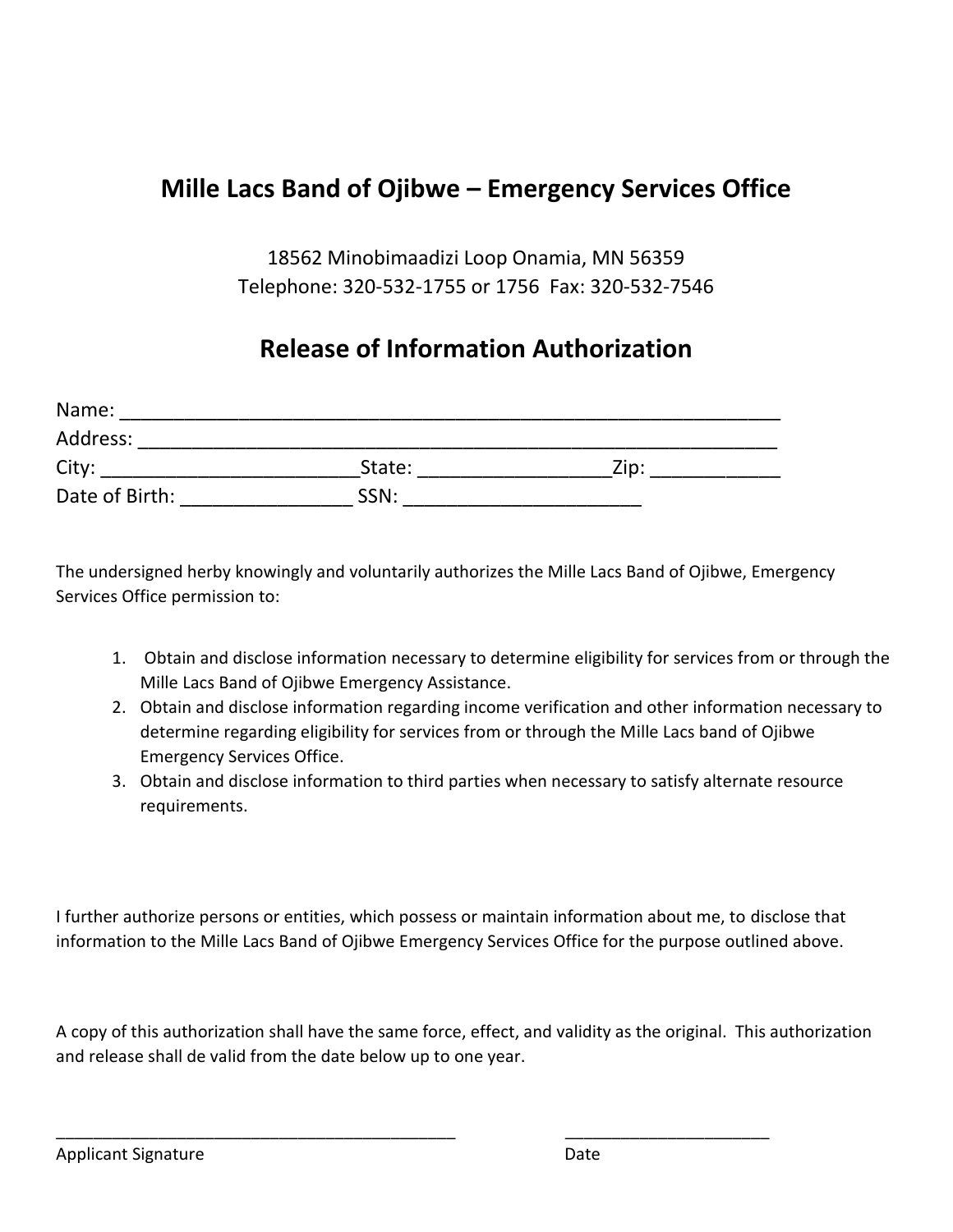### **Mille Lacs Band of Ojibwe Health & Human Services Department Emergency Services Promissory Note**

1. **Parties.** The parties to this agreement are the Mille Lacs Band of Ojibwe Indians, Health & Human Services Department, Emergency Assistance Program, 16754 Shaw-bosh-kung Drive, Onamia, Minnesota 56359 ("Lender") and \_\_\_\_\_\_\_\_\_\_\_\_\_\_\_\_\_\_\_\_\_\_\_\_\_\_\_\_\_\_\_\_\_\_\_\_\_\_\_\_\_\_\_\_\_\_\_\_\_, whose address is

\_\_\_\_\_\_\_\_\_\_\_\_\_\_\_\_\_\_\_\_\_\_\_\_\_\_\_\_\_\_\_\_\_\_\_\_\_\_\_\_\_\_\_\_\_\_\_\_\_\_\_\_\_\_\_\_\_\_\_\_\_\_\_\_\_\_\_\_\_\_\_\_\_\_("Borrower")

2. **Amount and repayment terms**. In consideration of lender loaning borrower, the amount of  $(5$   $)$ .

Borrower promises to repay this principal amount together with 0% simple interest theron. Borrower will repay this principal in \_\_\_\_\_\_ installments of \$ due every Circle one: Month, Bi-Month, Tri-Month, Quarterly, with the last payment being in the amount of \_\_\_\_\_, or as allocated by per capita garnishments guidelines.

- 3. **Default**. Borrower will be in default if borrower fails to make a payment on time or in amount due, fails to keep any other promise under promise under this Note, goes into bankruptcy (voluntarily or involuntarily), or dies. If borrower is in default, lender may, in it's sole discretion, demand immediate payment in full of this Note, set off this debt against any sums owed to borrower by lender, or make use of any other remedy available under law. Lender's refusal to take any of these actions shall not be deemed an acceptance of Borrowers default and shall not prevent lender from taking any such authorized action at a later date.
- 4. **Termination of employment**. Termination of Borrowers employment for any reason shall not relieve Borrower of the obligation to pay this Note in full according to it's terms.
- 5. **Modifications**. This Note contains the entire agreement between the lender and the borrower, and may not be changed or modified except through written document signed by both parties.
- 6. **Disputes**. Any disputes or enforcement actions, which arise under this Note, shall be goverened by the laws of the Mille Lacs Band of Ojibwe Indians and shall be heard in the Court of Central Jurisdiction for the Mille Lacs Band. Any term of this Note that is contrary to the law shall not be effective. In the event that any term of this Note is found to be ineffective, that term shall be served and shall not affect the remainder of the Note.
- 7. **Sovereign Immunity**. No provision of this Note shall constitute a waiver of lenders sovereign immunity.
- 8. **Payroll deduction (if applicable)**. By signing this Note, Borrower hereby grants permission to Borrowers employer to deduct from Borrowers wages the amount of  $\zeta$  ere pay period to be applied towards payment of this Note. Borrower understands that this payroll deduction is not revocable until this Note has been paid in full. If Borrower changes employment, Borrower must notify lender of the name and address of the new employer upon change of employment. It is the Borrowers responsibility to: (1) set up a voluntary payroll deduction with new employer under the terms required by this Note, (2) ensure that payments due under this Note are paid, regardless of any break in the regularity of paychecks, and (3) if the Borrowers new employer is on a different pay schedule than the Borrowers current employer, make arrangements with Lender to modify the payment terms of this Note accordingly.
- 9. **Assignment of Funds**. In the event Borrower goes into default or ceases to be employed (without providing proof of continuous employment and proof of initiation of a continuous volunteer payroll deduction), Borrower hereby voluntarily assigns to Lender all rights, title, and interest in any and all monies owed by Lender to Borrower, including, but not limited to, all unpaid wages and/ or salary, all vacation, annual, or sick leave payout, and any and all per capita payments of any description. Borrower hereby gives Lender permission to withhold such sums and apply such sums to any amount due owing under this note.